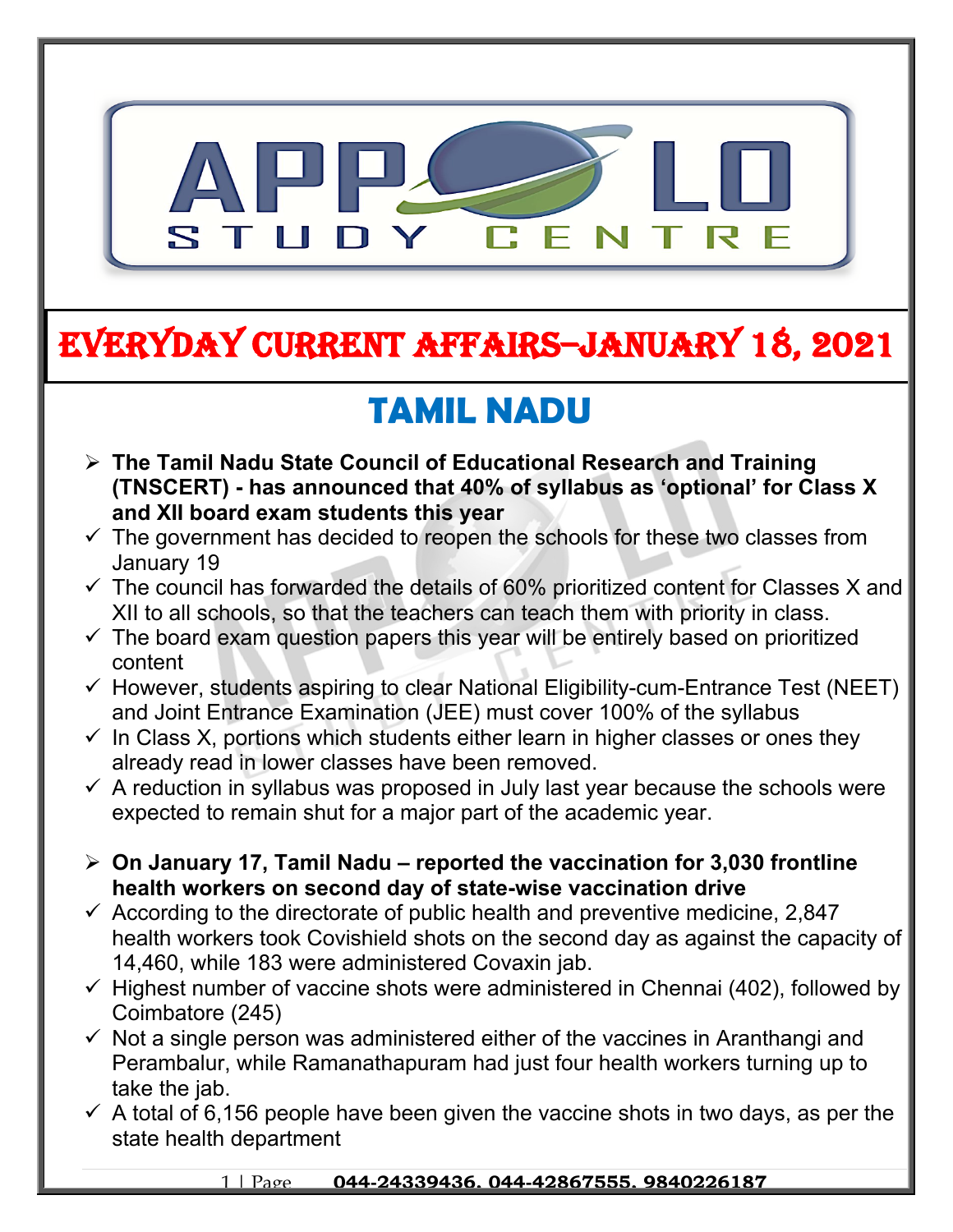$\checkmark$  State health secretary J Radhakrishnan took a Covaxin shot at Mahatma Gandhi Memorial Government Hospital (MGMGH) in Trichy on the day

## In the slow lane

A look at how the vaccination drive for healthcare and frontline workers has progressed over the last two days in the State

|                             | <b>Covishield</b> |           |              | <b>Covaxin</b> |           |              |                |
|-----------------------------|-------------------|-----------|--------------|----------------|-----------|--------------|----------------|
|                             | Day 1             | Day $2^*$ | <b>Total</b> | Day 1          | Day 2*    | <b>Total</b> | Grand<br>total |
|                             | $16 - 1 - 2021$   | 17-1-2021 |              | 16-1-2021      | 17-1-2021 |              |                |
| Sessions planned            | 160               | 158       | 318          | 6              | 6         | 12           | 330            |
| Sessions held               | 160               | 158       | 318          | 6              | 6         | 12           | 330            |
| <b>No. of beneficiaries</b> | 3,027             | 2,847     | 5,874        | 99             | 183       | 282          | 6,156          |

SOURCE: DEPARTMENT OF HEALTH AND FAMILY WELFARE, TAMIL NADU GOVT.

DAY 2\* AS OF 6.00 P.M.

 $\checkmark$  On the first day, 3,225 people got the first dose of vaccine across the state  $\checkmark$  Among Chennai's neighbouring districts, Kancheepuram witnessed only six vaccine doses being administered, while 43 were given in Chengalpet and 21in Tiruvallur.

## **NATIONAL**

- **India recorded around 64% beneficiaries turnout on first two days of immunisation drive against Covid-19, which was rolled out on January 16**
- $\checkmark$  As on January 17, the number of planned beneficiaries stood at 3,16,375, out of which 2,03,800 beneficiaries took the jab



 $\checkmark$  Four states — Tamil Nadu, Punjab, Tripura and Puducherry — recorded low turnout of beneficiaries in the range of 22% to 34%

2 | Page **044-24339436, 044-42867555, 9840226187**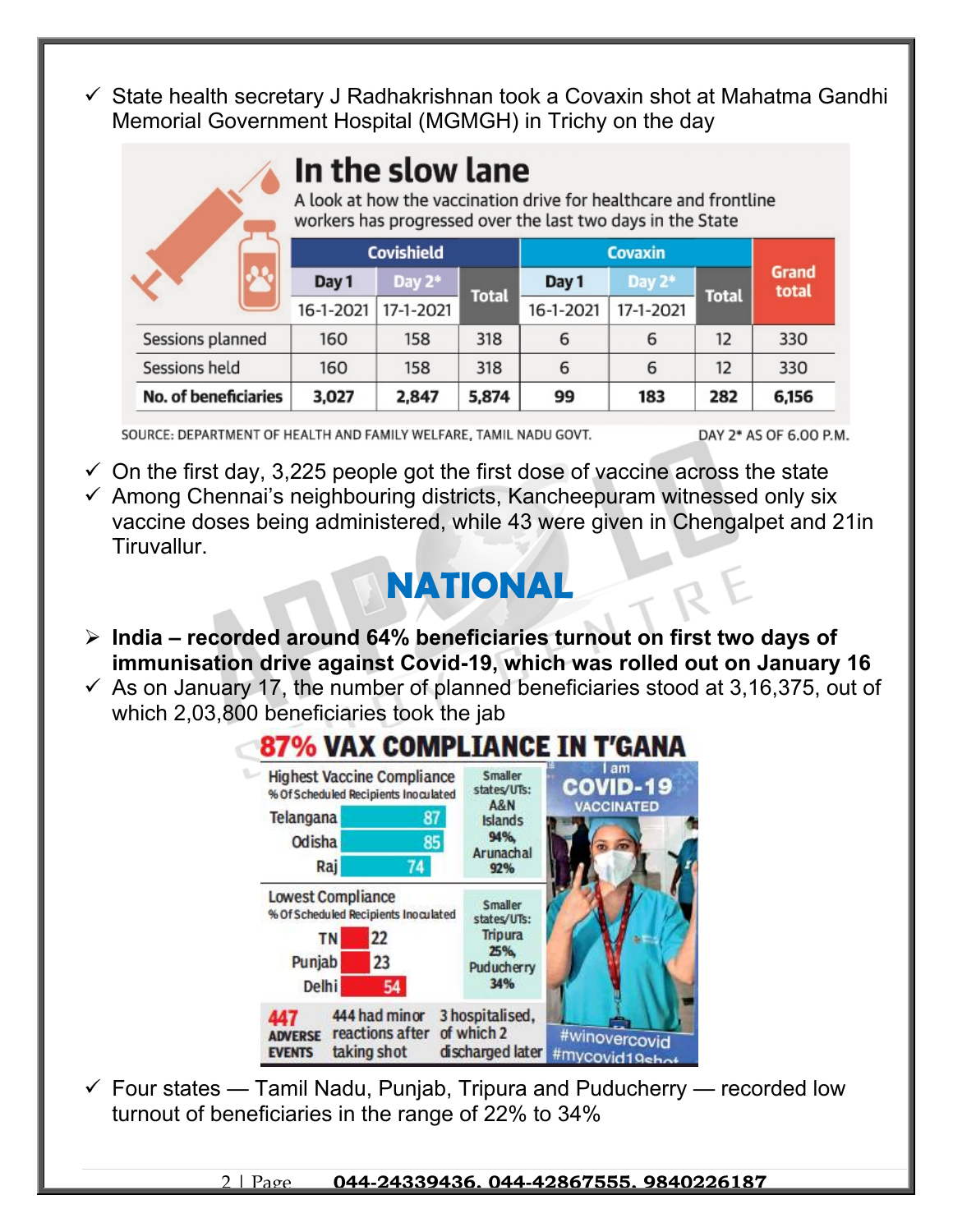- $\checkmark$  Other states reported more than 50% attendance of those who were scheduled for vaccination on January 16 and 17.
- $\checkmark$  Assam, Delhi and J&K reported 54% turnout.
- $\checkmark$  India has registered the highest day one vaccination number in the world higher than the US, UK and France on day one
- $\checkmark$  States and UTs have been advised to plan vaccination sessions four days a week to minimise disruption of routine health services
- $\checkmark$  Among the better performing states were small ones like Andaman & Nicobar Islands and Arunachal Pradesh with less than 10% absentees, whereas Telangana, Sikkim, Ladakh, Odisha, Lakshadweep and Haryana delivered shots to over 80% registered beneficiaries.
- $\checkmark$  Uttar Pradesh vaccinated the highest number of beneficiaries at 22,644 (71%) turnout), followed by AP, Maharashtra and Bihar (60% to 65% turnout).
- $\checkmark$  On January 18, 17,072 beneficiaries were inoculated in 553 sessions across six states
- $\checkmark$  The six states were AP, Arunachal Pradesh, Karnataka, Kerala, Manipur and TN.
- $\checkmark$  India plans to ship doses of Covid-19 vaccine to its neighbours as part of its vaccine diplomacy in a couple of weeks.
- $\checkmark$  The first destinations will be in India's immediate neighbourhood, like Nepal, Bhutan, Bangladesh, Myanmar, Sri Lanka, Afghanistan, Maldives and Mauritius.
- $\checkmark$  The first shipments will be sent 'free-of-cost' as a goodwill gesture
- $\checkmark$  Nepal is the latest to ask for Covid-19 vaccines from the government.
- $\checkmark$  The Myanmar government declared it had signed up with Serum Institute for vaccines similar to Bangladesh.
- $\checkmark$  Foreign minister S Jaishankar promised the Sri Lankan leadership that India would make vaccines available to them too.
- $\checkmark$  Brazil's Fiocruz Institute has already signed a deal with Serum Institute.
- $\checkmark$  So have other countries UAE, Saudi Arabia, Morocco and South Africa among others.
- $\checkmark$  The export decision of vaccines is being undertaken by the inter-ministerial body, National Expert Group on Vaccine Administration for Covid-19 (NEGVAC), which includes the foreign secretary, and is headed by Dr V K Paul of Niti Aayog.
- **On January 17, Prime Minister Narendra Modi flagged off seven trains, connecting Kevadiya, where Statue of Unity is situated, including one from Chennai**
- $\checkmark$  The inaugural special train from Chennai to Kevadiya left MGR Central Station in Chennai at around 11.20am.
- $\checkmark$  This will be the second train from Chennai to Gujarat.
- $\checkmark$  The regular services between Kevadiya-Chennai will start on January 20
- $\checkmark$  The Prime Minister also flagged off trains from Varanasi, Dadar, Ahmedabad, Hazrat Nizamuddin, Rewa, Pratap Nagar to Kevadiya and one from Kevadiya to Pratap Nagar.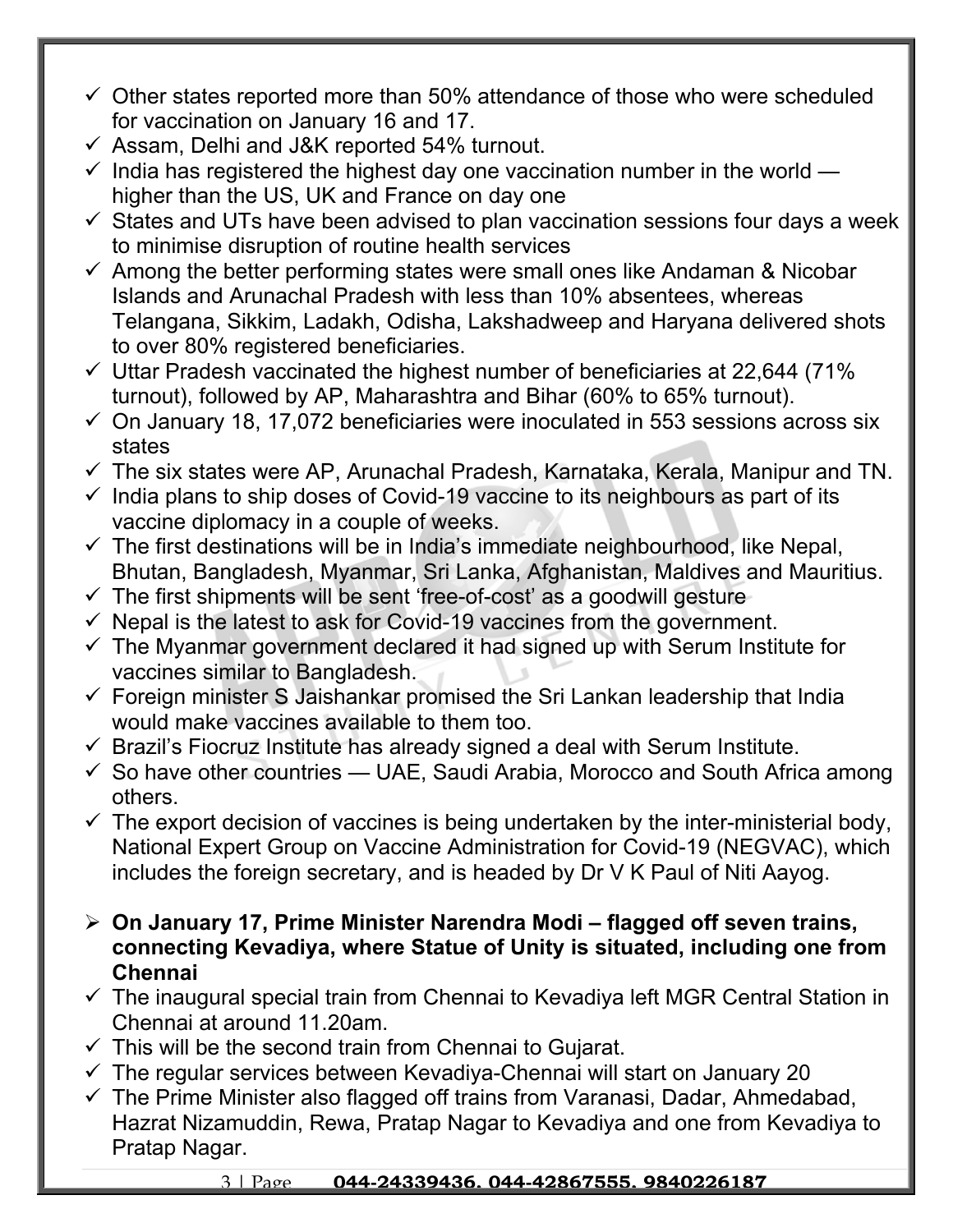

- $\checkmark$  He also inaugurated the Dabhoi-Chandod broad gauge rail line, and Chandod-Kevadiya new broad gauge line.
- $\checkmark$  The PM said the world's tallest statue is attracting more tourists than even the Statue of Liberty at New York Harbor in the US.
- $\checkmark$  It is estimated, as connectivity improves, about one lakh visitors per day will visit Kevadia.
- $\checkmark$  It was the first time in the history of Indian Railways so many trains from different corners of the country were flagged off from one place
- **Prime Minister Narendra Modi will attend the 47th G7 summit hosted by the UK in June 2021, as a guest.**
- $\checkmark$  The summit is to be held in the popular seaside region of Cornwall during June 11-13
- $\checkmark$  It will also serve as the stage where several world leaders will meet incoming US President Joe Biden face-to-face for the first time.
- $\checkmark$  The G7 made up of the UK, Canada, France, Germany, Italy, Japan, the USA and the EU — is the forum where the world's most advanced economies are brought together for high-level discussions.
- UK Prime Minister Boris Johnson has invited Australia, India and South Korea as guest countries to this year's summit to deepen the "expertise and experience" around the table.
- $\checkmark$  India is to hold the G20 presidency in 2023
- $\checkmark$  The expansion of the informal bloc, under the UK's presidency, to the D10 or Democratic 10, will serve a golden opportunity to showcase UK global leadership post-Brexit.
- $\checkmark$  India is a non-permanent member at the UN Security Council, where the United Kingdom will take over the presidency in February 2021
- **The Central Adoption Resource Authority (CARA) recently celebrated its 6th annual day on January 15, 2021.**
- $\checkmark$  CARA was granted the status of statutory body on this day under Section 68 of the Juvenile Justice act, 2015.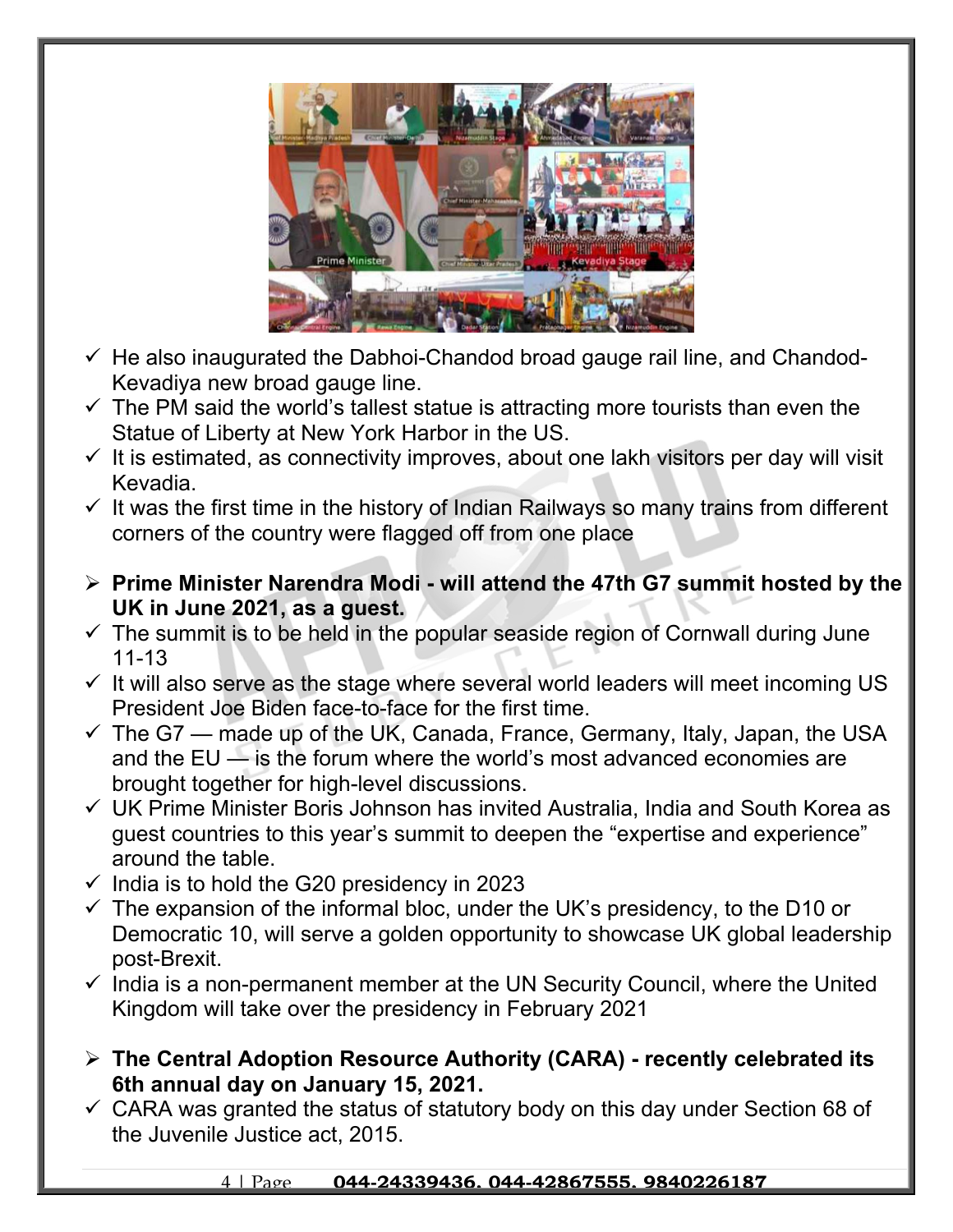- $\checkmark$  Central Adoption Resource Authority operates under the Ministry of Women and Child development.
- $\checkmark$  It acts as the nodal body for monitoring and regulating the adoption of Indian children
- $\checkmark$  CARA has been designated as the central authority to deal with intercountry adoption according to the provisions of Hague convention on intercountry adoption, 1993.
- $\checkmark$  India ratified Hague convention in 2003.
- $\checkmark$  The convention protects children against the risks of irregular, illegal and premature adoptions all over the world
- $\checkmark$  CARA mainly deals with the adoption of abandoned and surrendered children through its recognised adoption agencies.
- $\checkmark$  On an average there are 4000 legal adoptions happening in India every year.
- **Union Defence Minister Rajnath Singh launched the Aero India-21 mobile application recently**



- $\checkmark$  The mobile app will provide all the information related to Aero India 2021.
- $\checkmark$  It has features to support the attendees, exhibitors and media of Aero India 21.
- $\checkmark$  In view of the pandemic, the 13th edition of the biennial Aero India will be held only on three business days from February 3.
- $\checkmark$  The Aero India is a biennial air show held in Bengaluru
- $\checkmark$  It is organised by the Defence Exhibition Organisation operating under the Ministry of Defence.
- $\checkmark$  This year, the Aero India is being conducted under the theme "Runaway to a Billion Opportunities".
- $\checkmark$  The first edition of Aero India was held in 1996.
- $\checkmark$  The Aero India 21 is to be held in line with the Draft Defence Production and Export Promotion Policy 2020.
- $\checkmark$  The Defence Exhibition Organisation was established in 1981.
- $\checkmark$  It is responsible for organizing international exhibitions such as DEFEXPO.
- $\checkmark$  Currently the size of the Defence industry is Rs 80,000 crores.
- $\checkmark$  Of this the contribution of public sector is Rs 63,000 crores and that of private sector is Rs 17,000 crores.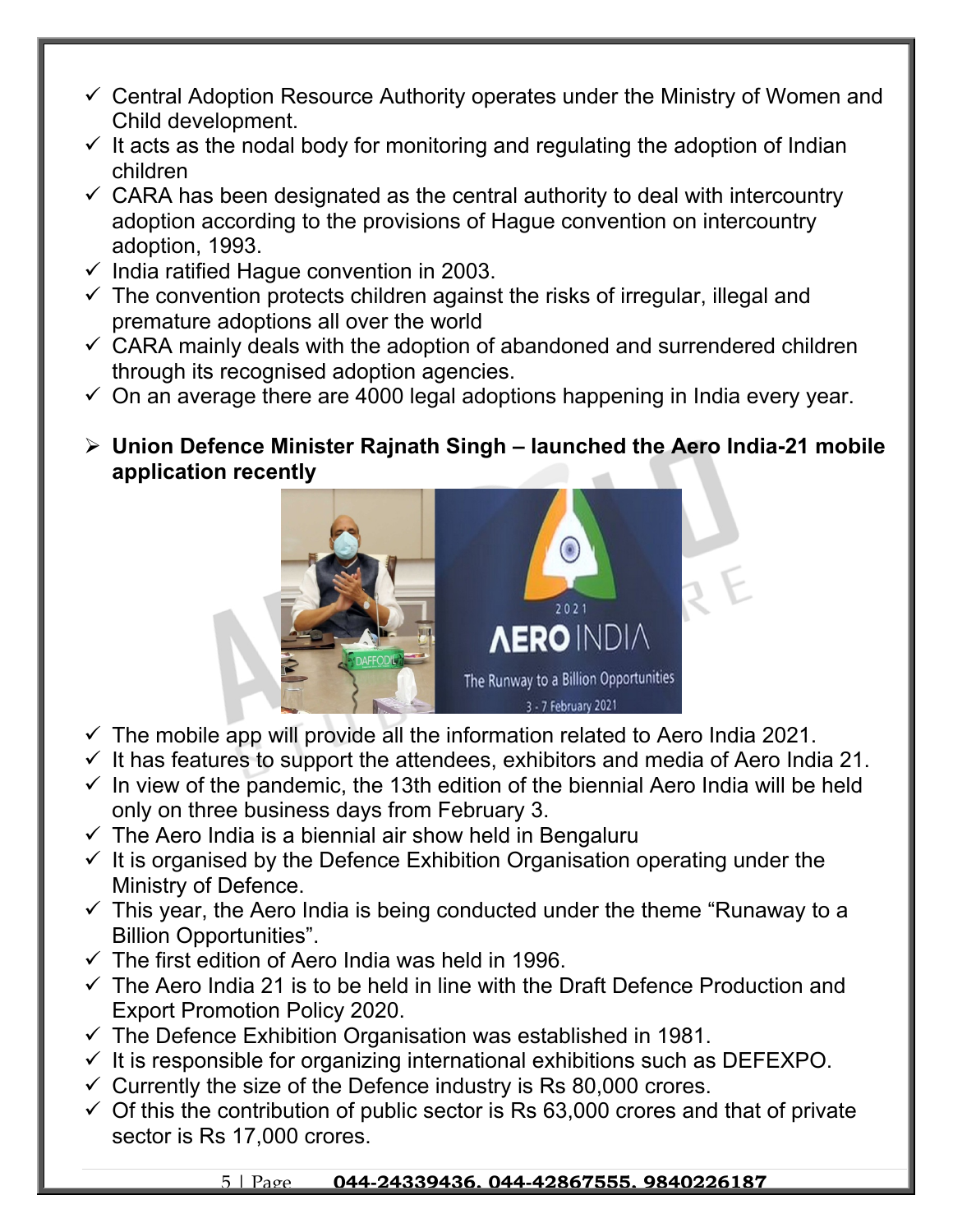- $\checkmark$  The Draft Defence Production and Export Promotion Policy, 2020 aims to achieve a turnover of Rs 1,75,000 crores including exports of Rs 35,000 crores by 2025.
- $\checkmark$  The policy aims to reduce defence imports and boost "Make in India" initiative.
- $\checkmark$  The two defence corridors in the country located in Tamil Nadu and Uttar Pradesh are to be targeted by providing additional support.
- **The Ministry of Railways recently approved a new Iron Ore Policy, which comes into effect on February 10, 2021.**
- $\checkmark$  The Iron Ore Policy governs the allocation of rakes and transportation of iron-ore.
- $\checkmark$  The rake allotment system module is to be updated by the Centre for Railway Information Systems (CRIS).
- $\checkmark$  The policy will provide high priority to the movement of iron-ore for domestic manufacturing activity.
- $\checkmark$  Within the domestic movement, higher priority is to be provided to steel, sponge iron, pig iron, pellet or sinter plant owning customers with private sliding at loading and unloading ends.
- $\checkmark$  Iron ore is the second most important mode of traffic of Indian Railways.
- $\checkmark$  Iron ore and steel together account for more than 17% of total freight loading of Indian Railways (2019-20 data).
- $\checkmark$  The total freight loading of Indian Railways is 1,210 tonnes.
- $\checkmark$  Of this, 153.35 million tonnes are of iron ore and 53.81 million tonnes are of steel.
- $\checkmark$  The total recoverable reserves of iron ore in India are 9,602 million tonnes of hematite and 3,408 million tonnes of magnetite.
- $\checkmark$  The principal states producing iron ore in India are Chhattisgarh, Karnataka, Madhya Pradesh, Odisha, Jharkhand, Maharashtra, Goa, Kerala, Tamil Nadu and Rajasthan.

### **DEFENCE**

- **India is formally moving ahead to procure 21MiG-29 and 12 Sukhoi-30MKI fighters from Russia, along with upgrades of their existing fleets**
- $\checkmark$  The move follows the recent approval of the Cabinet Committee on Security for the production of 83 indigenous Tejas jets.
- $\checkmark$  The RFP (request for proposal) for the 21MiG-29 fighters will soon be issued to Russian state-run defence export arm Rosoboronexport
- $\checkmark$  The acquisition of these MiG-29s at "relatively lower prices" will add to 59 such jets already with the IAF.
- $\checkmark$  The 12 Sukhoi-30MKIs, in turn, will add to the 272 such jets already contracted from Russia for about \$15 billion, with most of them being licensed produced by Hindustan Aeronautics.
- $\checkmark$  The IAF has so far inducted 268 of the original 272 Sukhois, with at least nine of them lost in crashes over the years.
- $\checkmark$  The 83 new Tejas will be inducted in the January 2024-December 2028 timeframe under the ₹46,898 crore deal cleared by the CCS